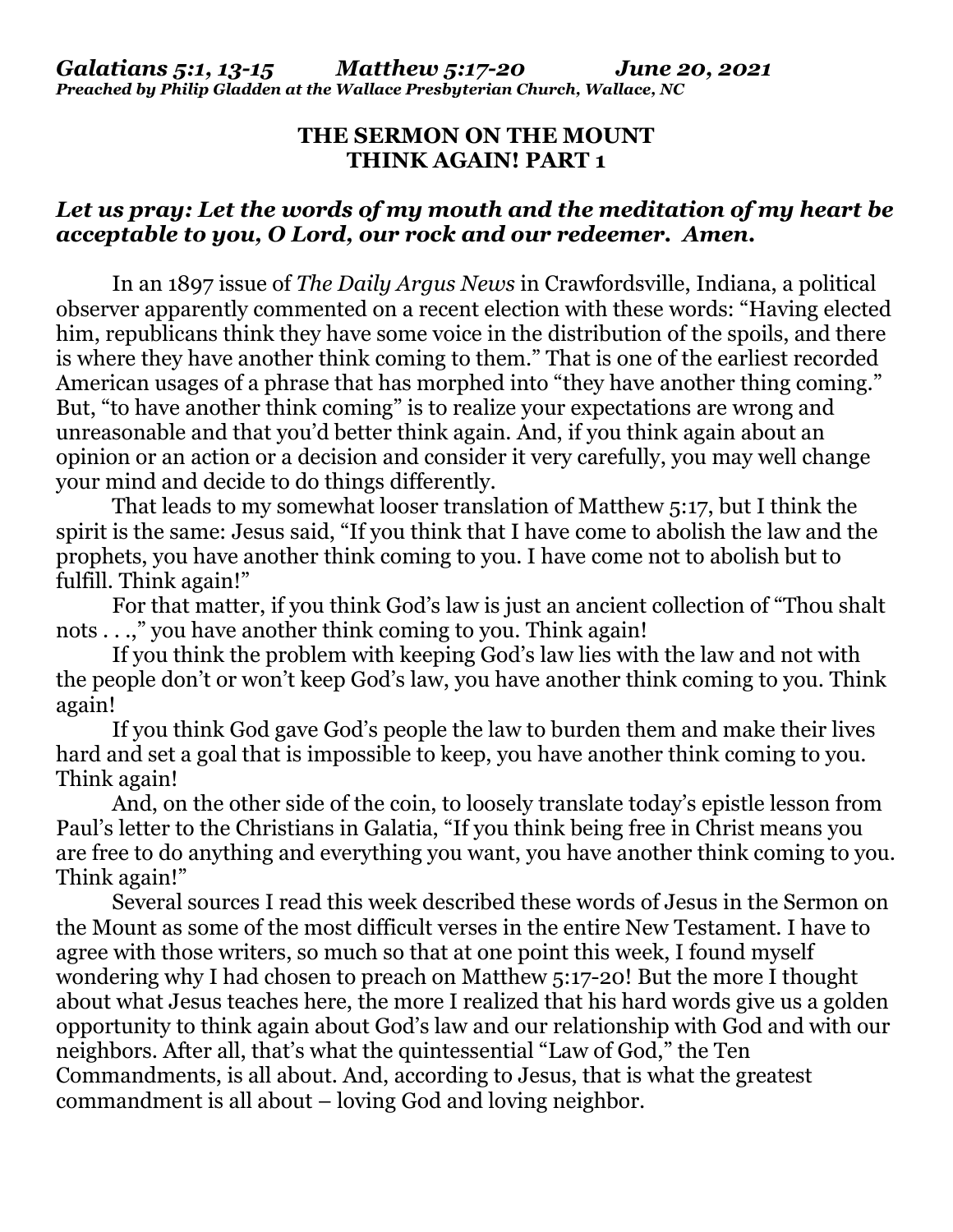Just as Jesus taught in the negative in last week's gospel lesson – "If salt has lost its saltiness, how can it be restored? No one lights a lamp and puts it under a bushel" - it might be helpful to think about what God's law *is not* intended to be. On Sunday, July 11, the Alternative Sunday School Class will begin a new study of a book called *Lies My Preacher Told Me*. Pretty catchy title, huh? The subtitle is *An Honest Look at the Old Testament*. Since Jesus refers to what we tend to call the "Old Testament Law" so much in his Sermon on the Mount, I figured there had to be something in this book about God's law and our Christian lives.

 Sure enough, Chapter 9 (or, as the author calls his chapters, "Mistruth 9") is titled "The Old Testament Law is Nothing but a Burden, Impossible to Keep." In fact, he even quotes today's gospel lesson in full as he helps us think again about how God's law or Torah (the first five books of what we call the Old Testament) is full of stories and poems as well as legal prescriptions, all of which give us a window into the kind of life God desires for and expects of his people. The author writes, "In the Old Testament, of course, it is none other than God who gives the Law to Israel. It seems unfair, to say the very least, of God to impose a burden on God's people – something that God knows full well is impossible to keep. In point of fact, the Pentateuch [Genesis – Deuteronomy] *never* presents the Law as something designed to frustrate the people; quite to the contrary, it is part of the covenant relationship that Israel willingly enters into in grateful response to the prior gracious salvation of God, experienced in the exodus from Egypt."

 Fast forward to Jesus' day . . . and then another 2,000 years to June 20, 2021. If you think following God's law perfectly is how you're going to be saved, then you have another think coming to you. Think again! If we think about God's law that way, inevitably one of three things happens:

Either we think we have to or can ever earn God's love and salvation . . . or we despair of ever being able to do enough to earn God's love . . . or (I think more common), we end up sounding like the Pharisee in Jesus' parable who stood in the temple and prayed to God, "God, I thank you that I am not like other people; thieves, rogues, adulterers, or even like this tax collector. I fast twice a week; I give a tenth of all my income." (Luke 18:11-12) It's a slippery slope that leads from living according to God's righteousness to living a self-righteous life.

 Here's a helpful way to think about what it means to live according to God's law – God's *whole law*. If the first thing that comes to mind when you hear "God's law" is the Ten Commandments, think again about when and where God gave his people the commandments and why God gave his people the commandments. The first thing God did was hear his people cry out from Egypt and deliver them from slavery. *Then*God made a covenant with them to be their God and for them to be God's people. *Then* God gave God's people the commandments. It's almost as if the people said, "Wow! Thanks, God. What does it mean to be God's people? How are we supposed to do that?" and God answered, "I'm so glad you asked. Here, let me tell you what I expect out of you as my people . . ." This is how the author of *Lies My Preacher Told Me* describes the same thing, "The Law is thus a measure of grateful obedience offered back to a gracious God. In this way the Law is a means – a *divinely given* means – to maintain the relationship with the Lord who saves."<sup>1</sup>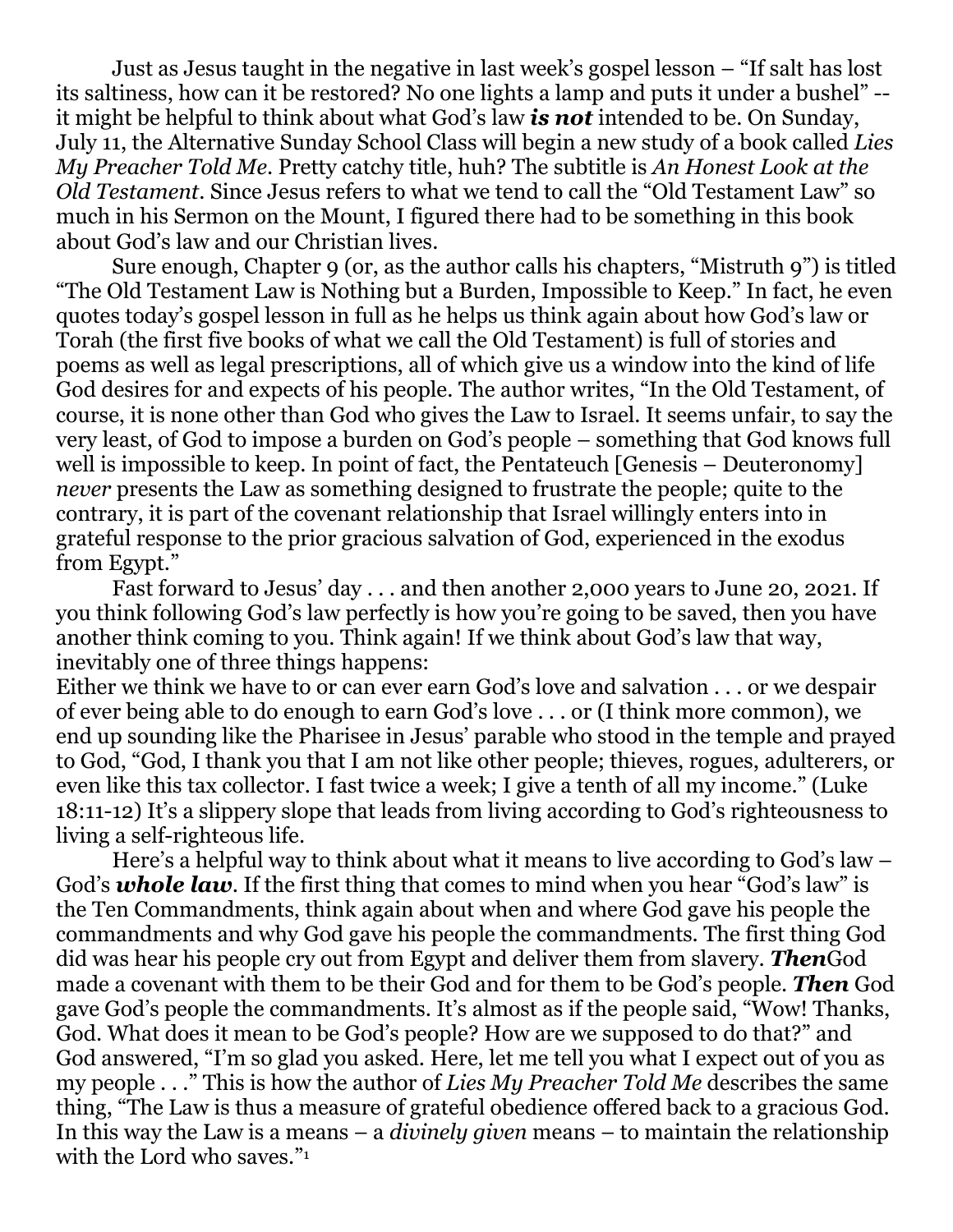If you are a parent, I imagine that at some point in your relationship with your child or children, you have laid out family rules and guidelines for their behavior, along with some variation of "I'm doing this because I love you, because I care about you, because I'm concerned for your safety, because I want you to walk along the right path in life." Even if your children hear just the opposite and think "They're just trying to make my life hard and miserable," you know better. In fact, you might be tempted to tell your children, "If you think I'm doing this just to make your life hard, you have another think coming to you. Think again!" (but you probably won't say this . . .)

 That's certainly how God's law is presented in the Old Testament – God the parent teaching Israel the child and saying, "This is how I want you to act as my people. This is what I expect of you, now that I have made a covenant with you to be your God and for you to be my people." So, when we hear Jesus say, "If you think I have come to abolish the law or the prophets, you have another think coming to you. I have come not to abolish but to fulfill," he is talking about God's overarching purpose for our lives. The great British New Testament scholar N.T. Wright puts it this way in his book (which is very appropriately titled *Scripture and the Authority of God: How to Read the Bible Today*), "When [Jesus] spoke of the Scripture needing to be fulfilled, he was thinking of the entire storyline at last coming to fruition, and of an entire world of hints and shadows [we might think "the law and the prophets"] now coming to plain statement and full light."<sup>2</sup>

 If you think that when Jesus talks about "God's law" he is only referring to the 613 rules and regulations that the Pharisees and scribes had formulated or he has in mind some checklist of "Thou shalt nots . . ." that God came up with to make our lives hard that we have to measure up to perfectly for God to love us, then you have another think coming to you. Think again! As we will hear throughout the rest of Jesus' Sermon on the Mount, living a righteous life that far exceeds the righteousness of the Pharisees has much more to do with loving God and our neighbors with everything we are and everything we have and everything we do than with following all of the rules so that we end up thanking God that we're not like other people.

Often Christians will slam the door on whatever argument they are making by saying something like, "Well, that's what the Bible says!" On the surface, that seems like a pretty good defense. After all, who can argue with the Bible? But what about when what they are quoting only *sounds like* it comes from the Bible, but isn't actually from the Bible (maybe it comes from William Shakespeare or Benjamin Franklin or Aesop's Fables)? Or what they are quoting – especially from God's law – is ripped completely out of the immediate context of surrounding verses or, as N.T. Wright puts it, "the entire storyline," and used to justify this or that position?

 As I was reading for this sermon, I came across these thoughts from Dr. Paul Walaskay, long-time professor of Biblical Studies at Union Presbyterian Seminary in Richmond, who died just a couple of months ago. They are worth hearing as we think again about what it means to follow God's law as God's people. Dr. Walaskay wrote, "Yes, it is important to attend to details of the law, but even more is required. Jesus appears to be saying something like this: unless you are willing to engage in the process of Torah-study that leads to a deeper understanding, an internalizing, of what God requires of you in all your relationships (with God and other human beings), you will